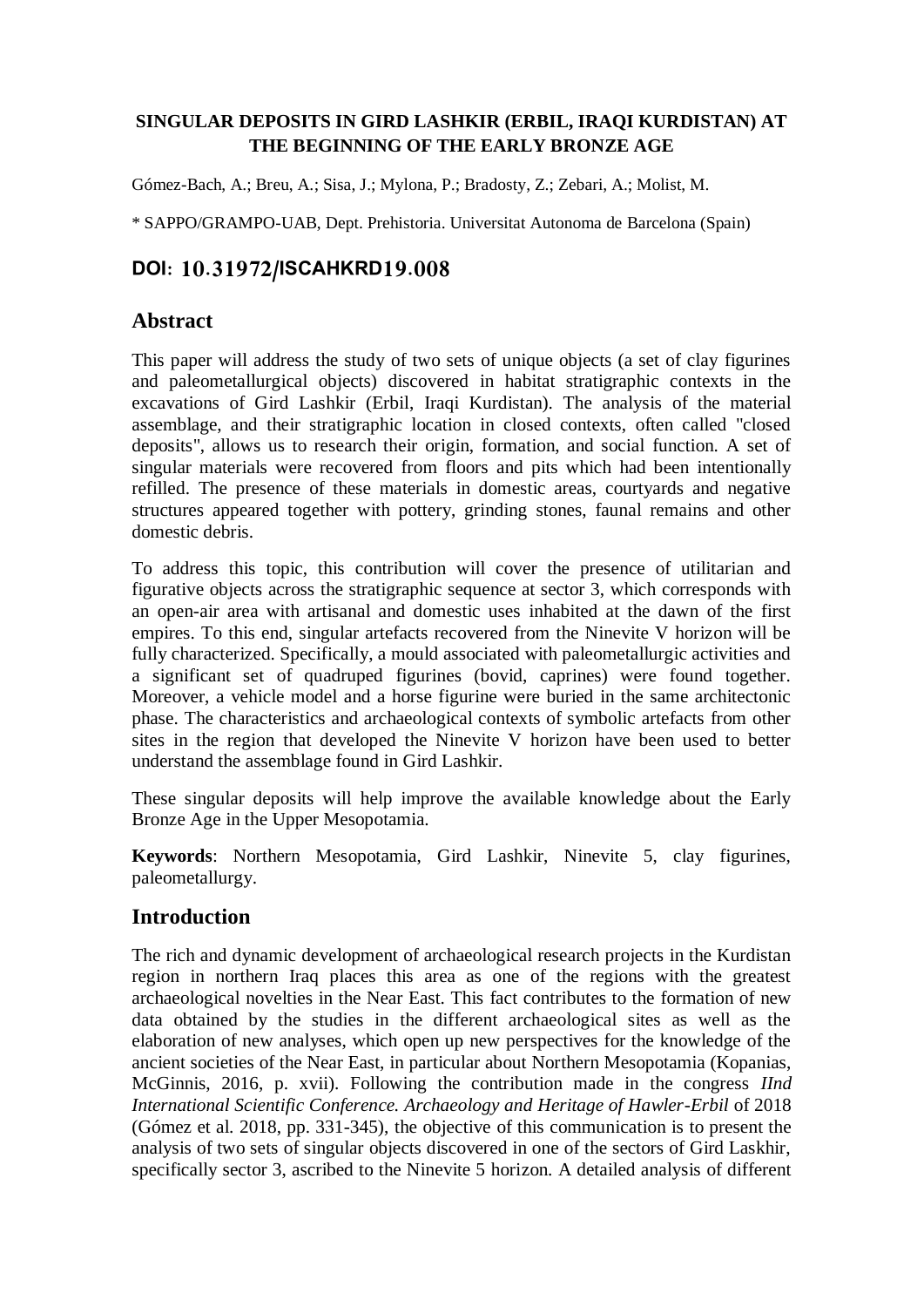fillings will be carried out as both documented pits and open areas contained significant singular objects, mainly animal figurines and artisanal objects related to metallurgy. The study focuses on the detailed analysis of the recovered objects and its stratigraphic context (negative structures and fillings) where they were documented, probably located in a courtyard and related to an artisanal area. The presentation of this data and analysis aims to contribute to a better knowledge of the Ninevite 5 period, that is, the early Bronze Age of Upper Mesopotamia, thanks to its comprehensive analysis comparing it with similar archaeological contexts and documented parallels of the recent research developed in Syria and southeast Turkey.

The study of symbolic elements ascribed to the Ninevite 5 period discovered in the recent fieldworks developed at Gird Lashkir (Erbil, Iraqi Kurdistan) such as mobile elements (zoomorphic figurines and a model vehicle) will be highlighted in these analyses. The region of Upper Mesopotamia and, specifically, the Erbil's plain, constitutes a geographic area where, traditionally, the remains of the early third millennium are well known. Therefore, a new cultural horizon could be defined through the study of the pottery, characterized by its morphology and decoration patterns and other elements inside a wide socio-economic and cultural framework. (Fig. 1).



Figur1. Map showing the location of the site. (SAPPO-UAB).

It must be remembered that, geographically, the Ninevite 5 period was defined by pioneer researchers and, initially, it was located in northern Iraq and Syria (Mallowan, 1933, pp.127-171). Recent work, mainly in eastern Syria, has reinforced the idea of a homogeneous Ninevite 5 horizon in which several successive temporal phases are recognized based on the definition of variations in the systems and motifs of pottery decoration (Schwartz 1987, p.53. Rova 1988, 2003, Roaf 2000.pp. 434–439). These studies contributed to the definition of a somewhat stable relative chronology framework in the first half of the 3rd millennium (c 3000-2500 Cal BC), in which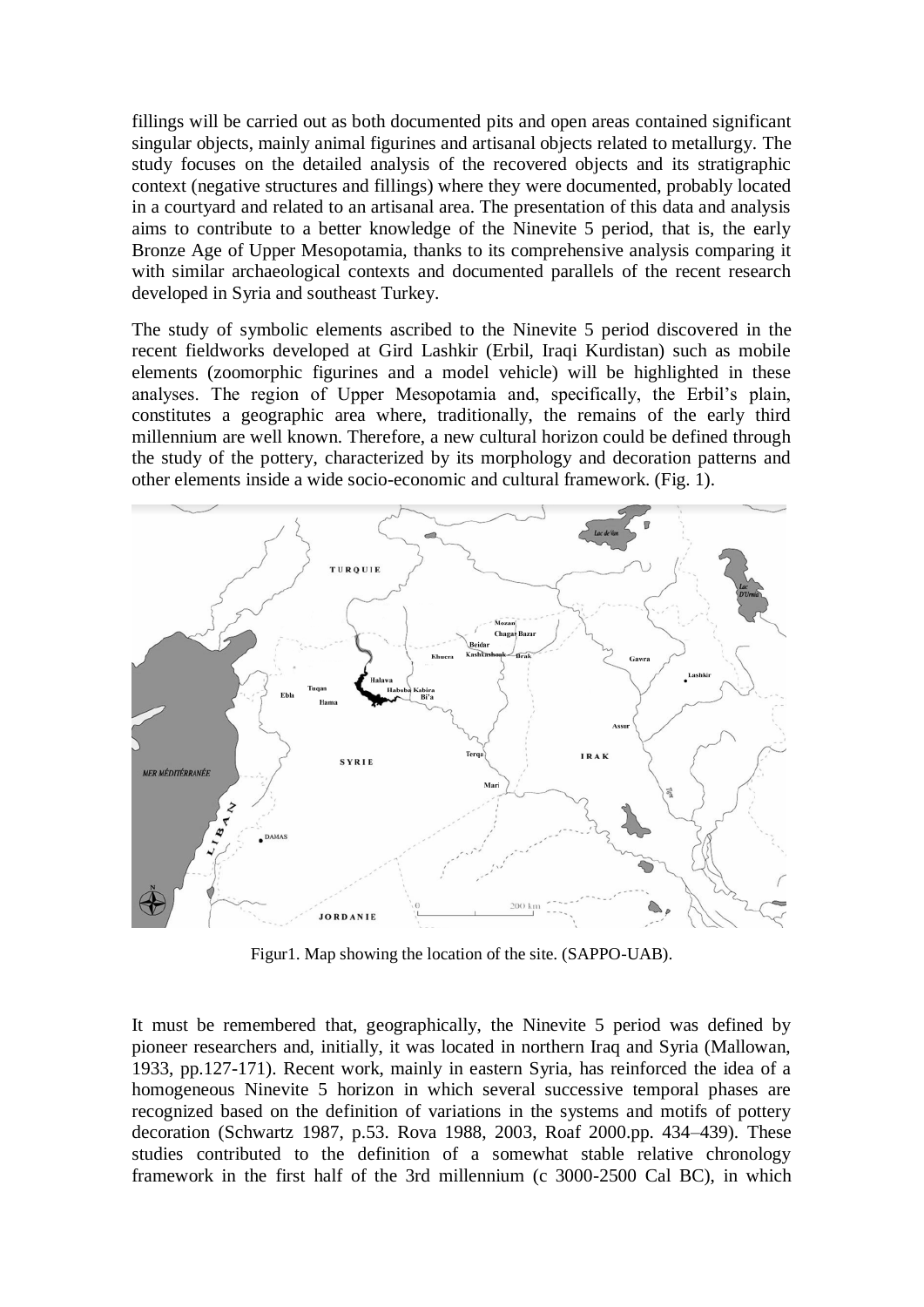shorter and more specific sub-phases were characterized by the pottery analysis (Rova, 2013, p. 107-118 and Grossman 2014.p.83).

# **Ninevite 5 archaeological remains at Gird Lashkir**

Gird Lashkir was a non-excavated archaeological site which was incorporated in 1976 into the Iraqi Atlas of archaeological sites and is currently protected and managed by the General Directorate of Antiquities of Kurdistan. The ongoing excavation and study began in 2015 and is yielding important results<sup>1</sup>. Among them, we must emphasize the definition of a long sequence of chronological occupations and the good conservation of the architectonic remains that help define successive occupation levels. It should also be noted that a large number of archaeological remains consisting of mainly pottery (pots, jugs, jars and large jars), metal, lithic objects, animal bones and botanical remains have been recovered. Studies and in-depth analyses are currently underway.

Recent archaeological studies confirm that Gird Lashkir was a small site with a long sequence of human occupation. The oldest occupations documented correspond to the Middle Uruk Period, probably dated to the fourth millennium BC. They have been documented in one sector located in the lower part of the tell and at a very high depth in relation to the current surface, which will prevent extensive search in the future. After this phase, we find a large occupation corresponding to the third millennium, whose best known part is that of sector 3, located in the southern part of the site (Fig. 2). In this sector, consisting of a total area of 134 m<sup>2</sup>, a series of archaeological levels dating from the first part of the third millennium and ascribed to the Ninevite 5 horizon were identified. Specifically, we can highlight a large domestic building, of which the bestpreserved part is a patio, probably without a roof, which could correspond to an artisan zone. It is surrounded by small rooms constructed by well-preserved brick walls.



Figure 2. Map of Gird Lashkir with the location of each sector. (SAPPO-UAB).

Finally, in the upper part of the tell and located in different areas of excavation, different levels of occupation are emerging from the Late Bronze Age and Early Iron Age.

In sector 3, which is the case for this study, the levels are defined by architectonic remains associated with occupation layers providing a good set of archaeological

<sup>1</sup> Molist *et al.* 2018, Gómez *et al.* 2018.pp. 331-345.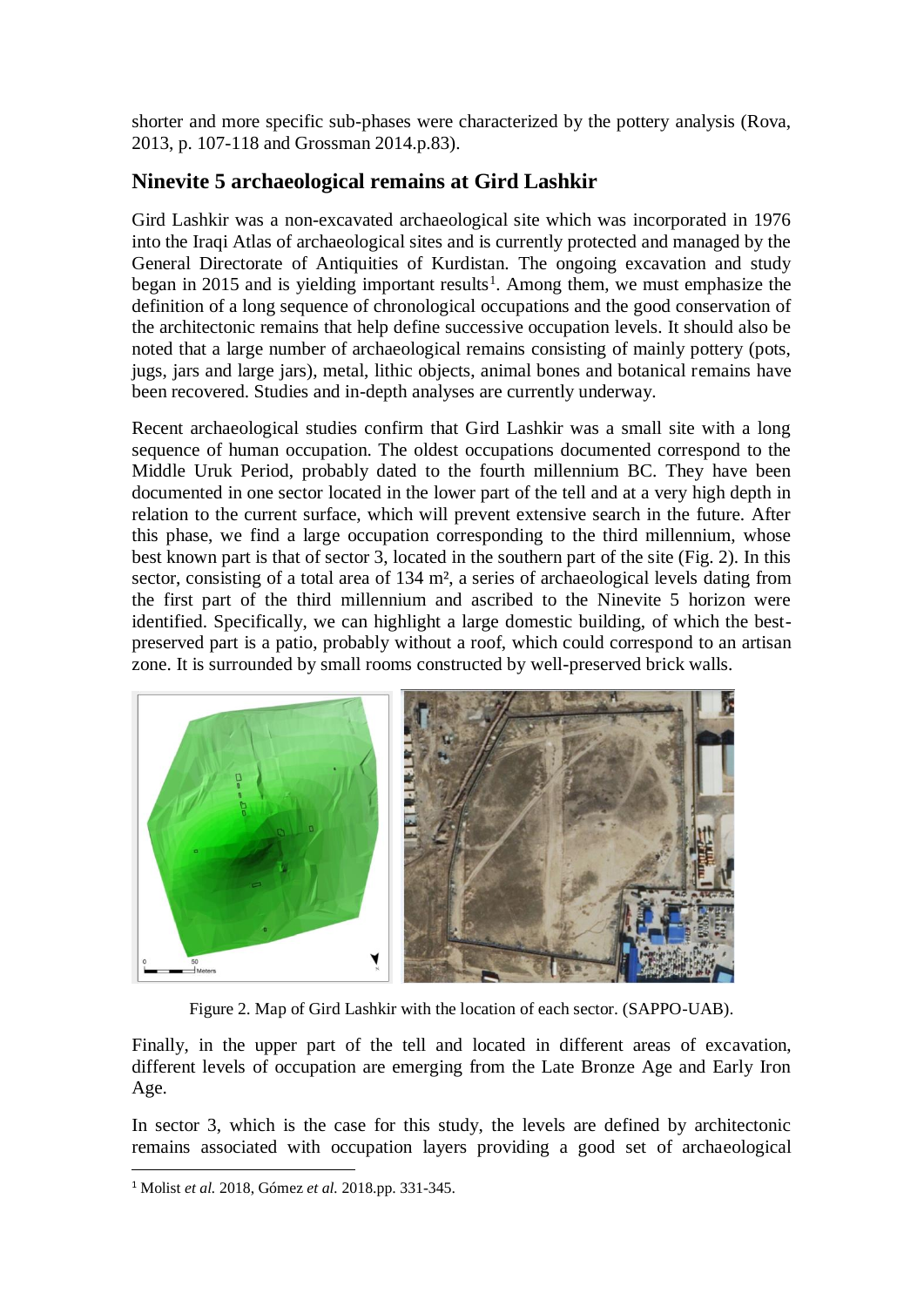remains (ceramics, bone remains, etc.). In more detail, the sequence of this part of the tell delivers a succession of construction floors, well defined in their composition, with limits formed by brick walls, small rooms or dwellings, although these are less well preserved (Figure 3).



Figure 3. General view from sector 3 with the Ninevite 5 sequence (SAPPO-UAB).

These are constructed floors elaborated with a basement of small pebbles around 10 cm thick, and an upper layer of soil that defines the floor itself properly. Domestic structures can be associated with these floors due to the presence of post holes, jars placed directly on the ground and combustion structures. Recent excavations have evidenced the superposition of these built floors and the different domestic structures associated. Amongst these domestic structures, we must emphasize the combustion structures, which can be defined as built flat fireplaces. They are very conspicuous with many traces of rubefaction and combustion indicators (ashes, charcoal, etc.), or flat, arranged in the form of a thin layer or lens, or by filling small depressions or pits. Finally, the pits are also structures associated with these soils. They are dug on the ground and most of them do not present any particular development or further construction. Their shape is variable, usually irregular and the refilling can be characterized by layers of variable sediment nature.

# **Recovery context**

The nature of the recovery contexts falls into two types of principal deposits. Those that came from the refurbishment of negative structures, mainly pits, and those that came from levels of pavement and floor preparation.

In all cases, singular objects are accompanied by other materials (pottery sherds, faunal remains and few lithic remains). Two architectonic levels where these materials are concentrated have been isolated. At the upper level, a pit (str. 2016/4) with two refilling levels has been recovered. The upper one contained a mold, grinding stones, pottery and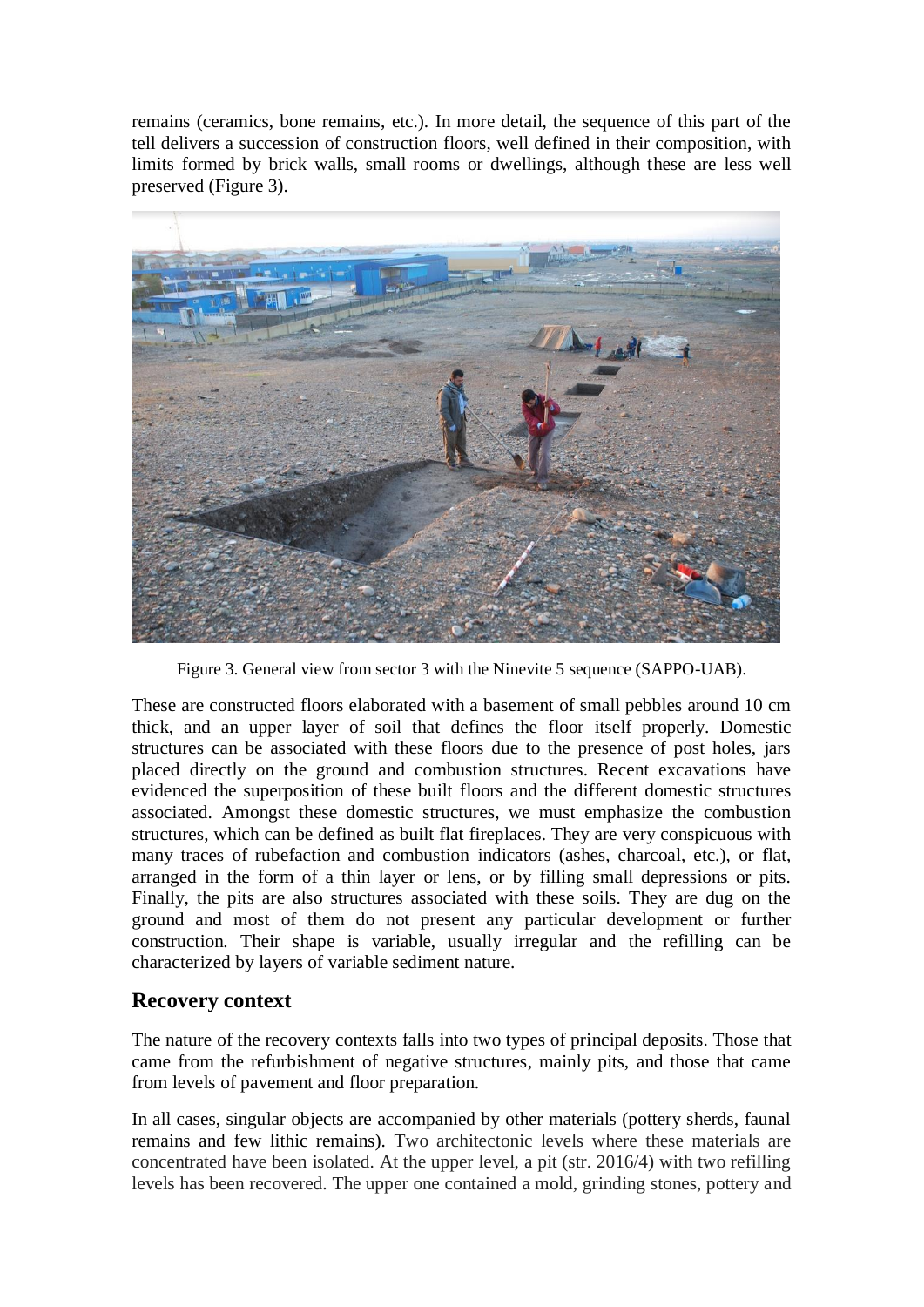one zoomorphic figurine, and a second one (Locus 29.5) contained 4 zoomorphic figurines with an unequal preservation status. This last one has been interpreted as a courtyard related to a domestic space but with an important activity area related to artisanal practices. (Figure 4).



Figure 4. Upper architectonic phase with singular objects str. 2016/4 (SAPPO-UAB).

The lower level has yielded a second architectonic phase related to an open space formed by a pavement with a pebble preparation, in which one zoomorphic figurine was recovered, and a refilled pit containing a layer with three more pieces of figurines (62.4). In this case, the stratigraphic context has been interpreted as an open space where various activities of an artisan type might have taken place. This is emphasized by a room unit presenting of two well preserved kilns. (Figure 5).



Figure 5. Lower architectonic phase with singular objects str. 2018/34 (SAPPO-UAB).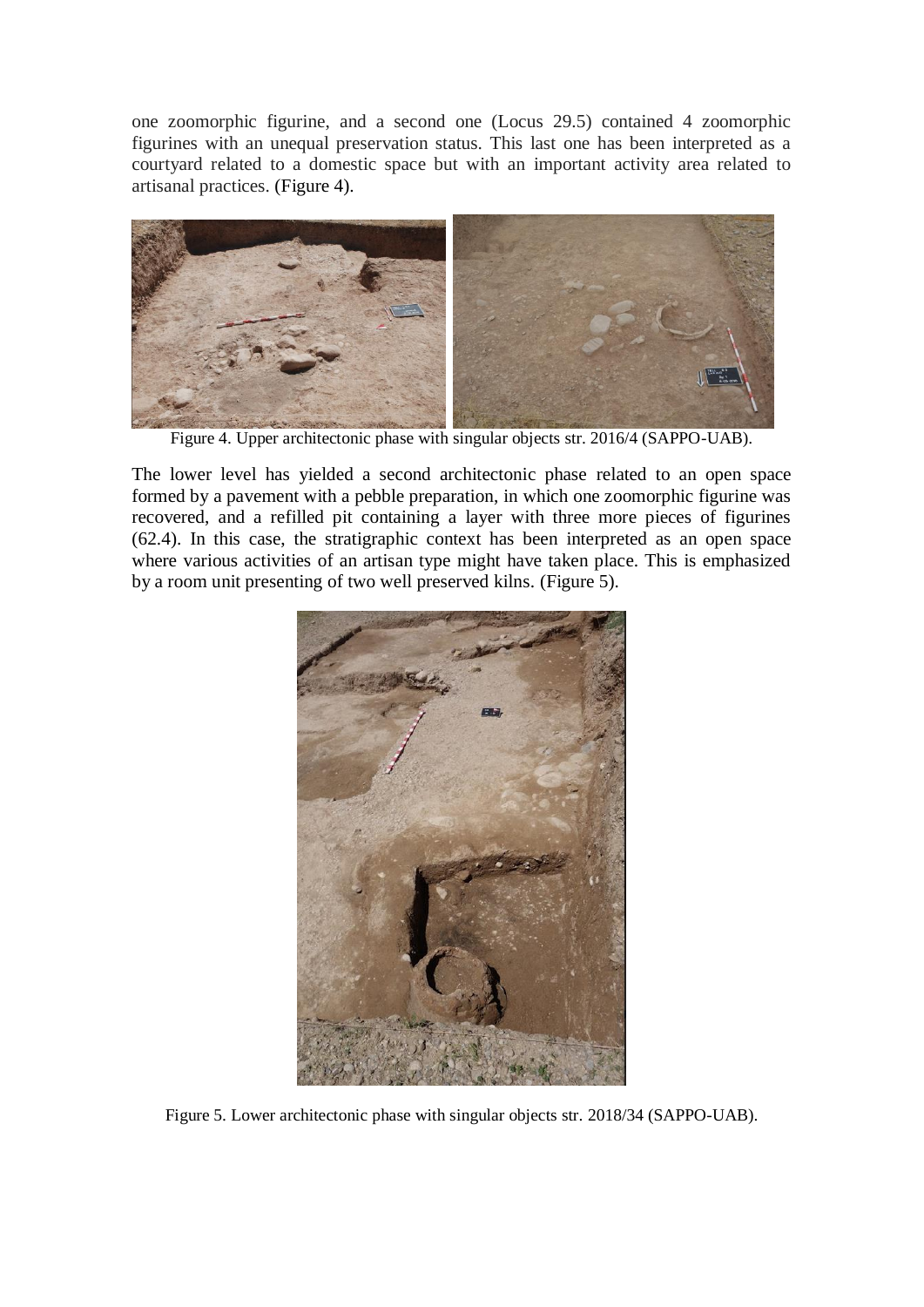The proximity of the location between both pits can be considered "singular" in spite of the stratigraphic gap between them. The relevance of detecting this type of structures in a socialized open area should also be noted.

#### **Objects, figurines and description.**

The presences of symbolic objects, particularly figurines which are very often naturalistic representations or are inspired by everyday life, are well known in the Middle East. They have a large presence as they are documented since the beginning of the Neolithic, the Chalcolithic period and their number increases significantly during the beginning of the Bronze Age. The assemblage on which we focus our attention here is, in the first place, a set of 11 ceramic figurines located together but in an unordered and not well arranged position.

Specifically, there are 5 figures that are preserved almost in their entirety and 4 in which only the torso or the front or back extremities are conserved. In the first excavation campaign, a torso fragment (TL 2015 S3 Sup-1) from the surface levels of sector 3 which had the appearance of a four-legged animal could be identified. Then, in the 2016 campaign, a total of 6 figurines were recovered. One of them (TL 2016 S3 L.29.1-1), preserved in its entirety, was located on the surface of a constructed floor (L. 29.1) and was identified as a bovid. On the other hand, the 5 remaining figurines that appeared throughout the 2016 campaign in filling contexts (L. 29.3 and L. 29.5) of a single negative structure, str. 2016/4, which has been described previously. Regarding figurine TL 2016 S3 L.29.3-1, it preserves the entire torso, part of the extremities and the neck, thus making it difficult to assign it to the specific type of animal, although these needs to be a quadruped. Two of the four remaining figures ascribed to level L.29.5 conserved more than 75% of its body while the two others were only partially preserved. During the 2018 campaign and at lower levels, although always in Sector 3 and in a similar position to the 2016/4 structure, it was possible to recover a total of 4 more figurines, 3 of them in the filling levels (L. 62.4) of structure 2018/34. These belonged to a torso  $(TL 2018 S3 62.4-3)$  and limbs  $(TL 2018 S3 62.4-2)$  of quadrupeds as well as a well preserved rectangular shaped vehicle (TL 2018 S3 62.4-1). The last one appeared related to a constructed floor (2017/24) which has been identified as a horse (TL 2018 S3 2017 / 24-1). Therefore, a total set of 11 figurines has been recovered, all of them related to foundational contexts of buildings.

Regarding the raw material used, these would be fired clay containing a small mineral temper. The outer surface is polished and, in one of the cases, traces of digital imprints belonging to the last stages of manufacture could be appreciated.

Among all these figurines, three of them (TL 2016-S.3 L.29.1-1, TL 2016-S.3 L.29.5 coord.2505-1, TL 2016-S .3 L.29.5-3) exhibited an almost complete state of preservation (Figure 6).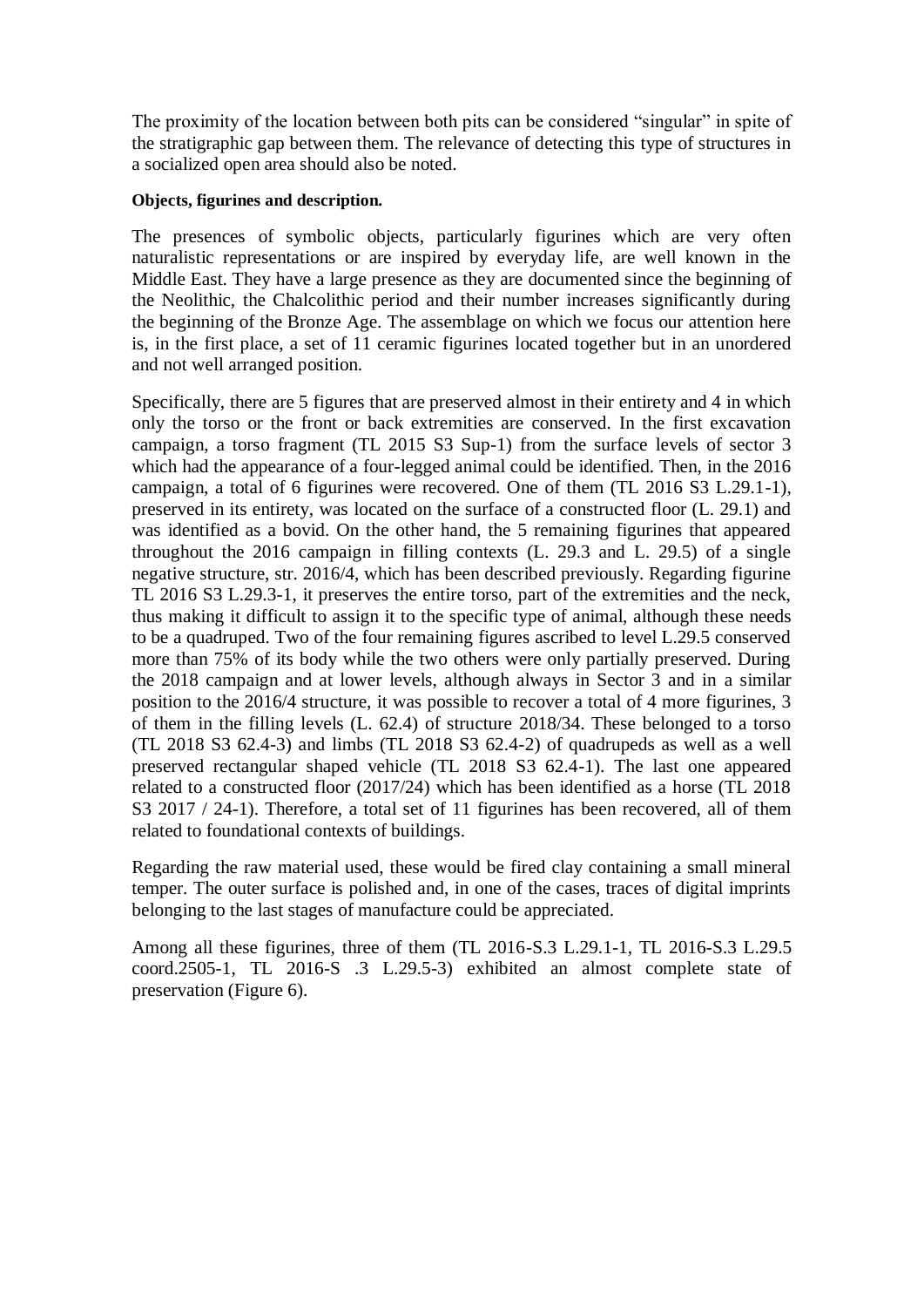

Figure 6. Zoomorphic figurines recovered at Sector 3. (SAPPO-UAB).

In all three cases their clearly representation of bovids, heads with horns, left no doubt about their animal filiation. In all three cases, the body was elongated, usually, rounded and well-proportioned regarding the head and the legs. These were more refined towards the lower part. In general, the elaboration is dominated by schematism and there is almost no anatomical detail. It may be emphasized, however, that the presence of small details may be indicative of certain anatomical parts. These include two small buttons on the face of the figurine that constitute the eyes. They are well arranged and especially well-proportioned in relation to the shape of the face, which allows a very balanced frontal vision. In the same figure but in the posterior part, we find a small protuberance which clearly represents the tail in a position slightly inclined to the left. Incomplete or less well preserved figures due to erosion or the absence of a part, normally the legs and the head have morphological and aesthetic characteristics very close to the ones described which make it possible to group them in the same type of objects and in the same set of productions.

The finding of the figure (TL 2018 S3 2017/24) which kept the head and body while the legs are not preserved is worth highlighting. The head, in its frontal part, has an elongated shape, which represents a snout, and in the upper part, two small extensions that can be interpreted as the ears. In the upper part of the head and overflowing on the upper part of the body, we find the indication of a mane, represented by a long strip of clay, very simple, which covers almost the entire part of the body. The sum of all these elements allows us to propose that it is a representation of a horse (TL 2018 S3-2017 / 24-1) (Figure 7). In addition, a double perforation, one in the nostril and the other on the neck should be noted. These would be related to possible supplements made of perishable materials (ropes, etc.).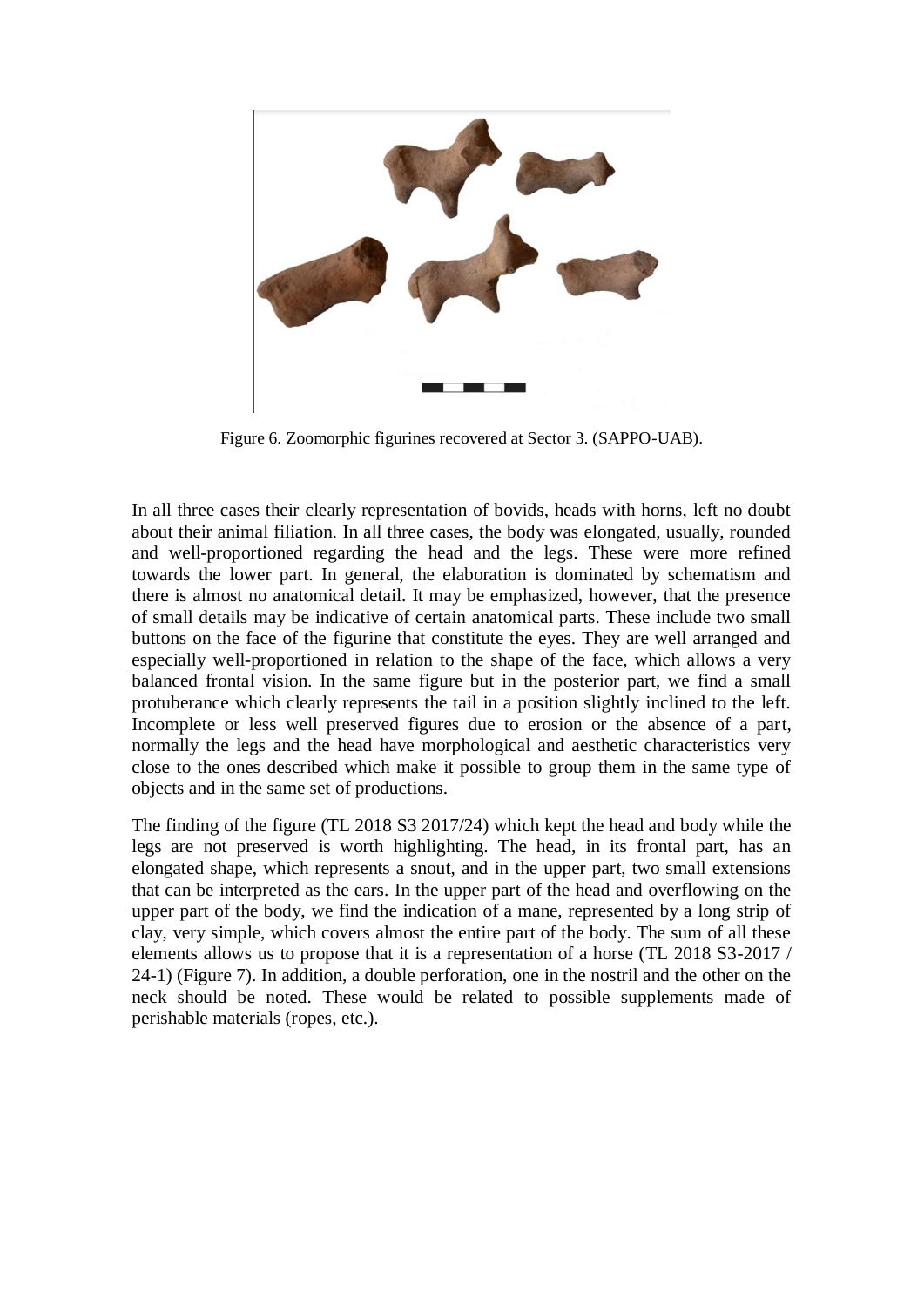

Figure 7. Horse figurine in the preparation of a pebble floor str. 2017/24 (SAPPO-UAB).

The model vehicle (TL 2018 S3-2018 / 34-1) is also very clear because the essential components are well marked, and they are well preserved (Figure 8).



Figure 8. Model vehicle recovered in the refilling of pit str.2018/34. (SAPPO-UAB).

It is a rectangular shaped vehicle with an upper frontal part in the front, in which there is a double X-shaped incision. In the lower part, perforations are found where the axis of the wheels would be fixed. The body is rectangular and presents a slightly hollow inner part which would suggest the location of the "load". No other details or aesthetic element are indicated. Moreover, there is no evidence of the wheels in these level or sector of the excavation. This model vehicle can be included in the typological group of "Four-wheeled box body" in Mattia Raccidi studies about the representations discovered at Tell Arbid (Syria). The decoration is thus similar, with X-shaped incised lines and a central perforation ( Raccidi 2012, p. 609-610, Raccidi, 2013, p. 183, Pruß 2018, p. 183). This would be a very common type in the Early Dynastic III period.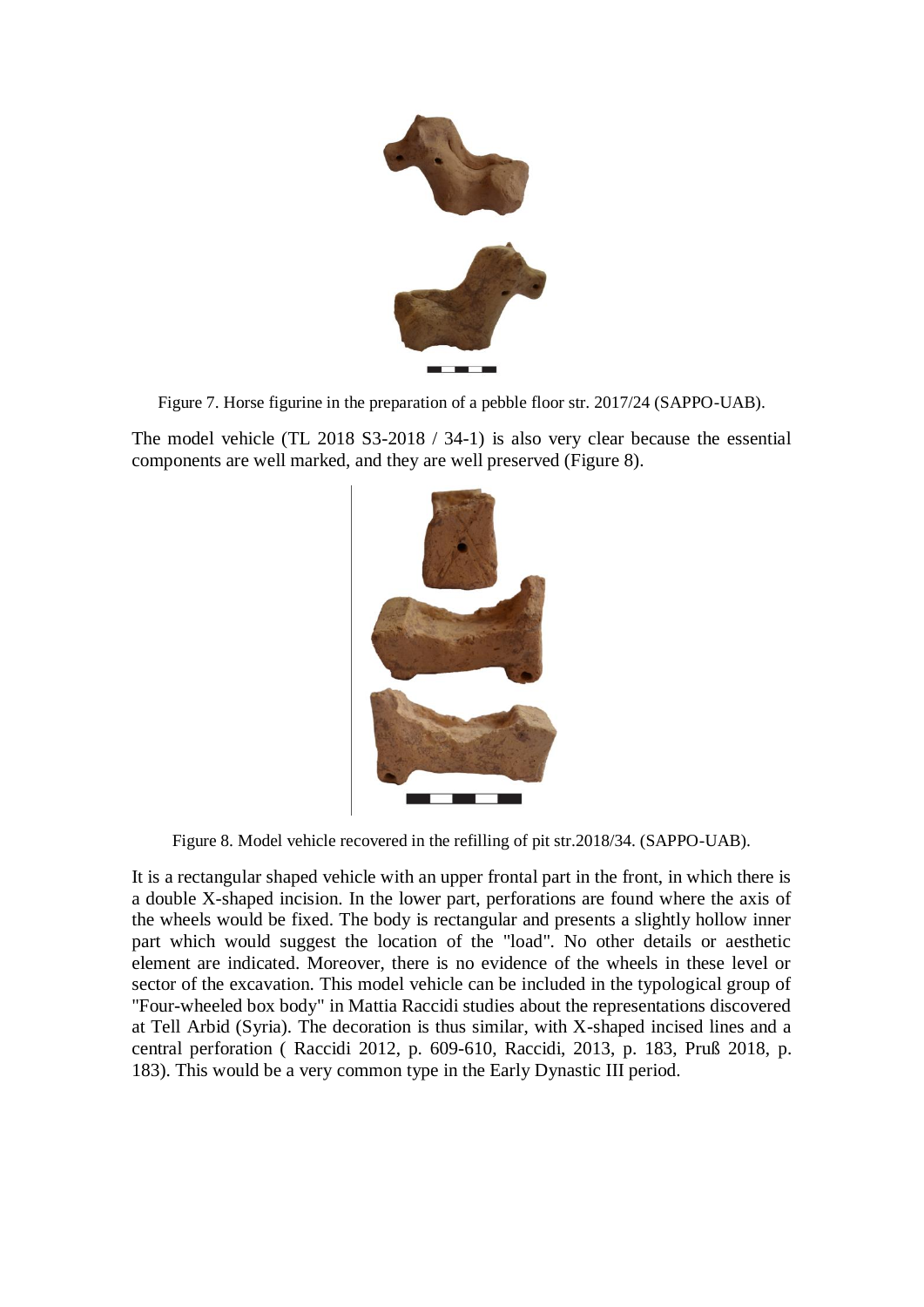#### **Discussion**

The presence and distribution of animal figurines has been considered in numerous publications and monographs of archaeological sites in the third millennium, although its spatial distribution and the specificities of its deposit are not always underlined. The presence of animal figurines is normally indicated and described in the "small finds" category, as they are anthropomorphic figures and vehicles (chariot), especially during the third millennium. In this period, the major concentration of published figures comes from the Middle Euphrates: Ebla, Mozan, as well as Tuqan, Halawa, Mari, Chuera, Chagar Bazar, Barri, among others, and closer to Lashkir, the site of Tepe Gawra (Speiser, 1935). It is a phenomenon considered contemporary with the development of figurative representations and written sources.

Regarding the context, the similarity with the structure *A2004* of Tell Brak, ascribed to Ninevite 5 horizon, must be emphasized. There, a set of symbolic and administrative items such as figurines or seals were recovered. The association of this kind of artefacts appears in other Early Bronze Age sites in Mesopotamia like Abu Salabikh, Jemdet Nasr (4C88) or Tell Fara (Id/Ie).

As recently reported by Peyronel and Pruß (Peroynel, Pruß, 2018, pp.85-94), this type of material appears, often fragmented and in a secondary position, refilling pits, on streets and in the open air areas, with the exception of the level of destruction at the Royal Palace G of Ebla (Peryronel, 2008, p.800). In addition, they highlight the great variability documented in equine representations or more generally in animal representations. However, equines are often more carefully elaborated to indicate the attribution to its species or the main attributes.

### **Final remarks and contributions.**

The parallels on zoomorphic figurines and model vehicle are abundant but scattered in the Upper Mesopotamia since the beginning of the 3rd millennium BC, as already noted by Childe in 1954 (Childe, 1954, pp.1-17). The most recognized objects are the quadruped figurines standardly produced: either bovids, cattle, horses. It should be noted that horse representations appear a little later, documented c.2500 cal BC, and become more numerous around 2000 cal BC.

Highlighting the characteristics of the taxonomically represented species appears as a trait that becomes widespread. A common debate is the representation of domesticated animals versus wild animals, as well as the presence of figurines with harnesses, wheeled animals, animals with packages, robust and muscular animals, etc.

Another aspect is the high homogeneity of the techniques and production traits regarding animal and chariot figurines. This is the case of Lashkir, where the vehicle model looks like other frequent models in Khabur, Gawra and Assur, and the X-shaped decoration as well, which appears too in tell Brak (Oates, 2001, p.282). Whether a specialized workshop existed or the standardization of the traits represented can be evaluated is a subject to be discussed after the acquisition of further data such as petrographic studies, shaping techniques, etc. Right now we can assume that there is a strong uniformity by type and by well identified ornaments in Upper Mesopotamia.

The figurative objects of Gird Lashkir appear as a new example of the singularity of the deposits of symbolic material in the pseudo-peripheral regions and in the satellite sites.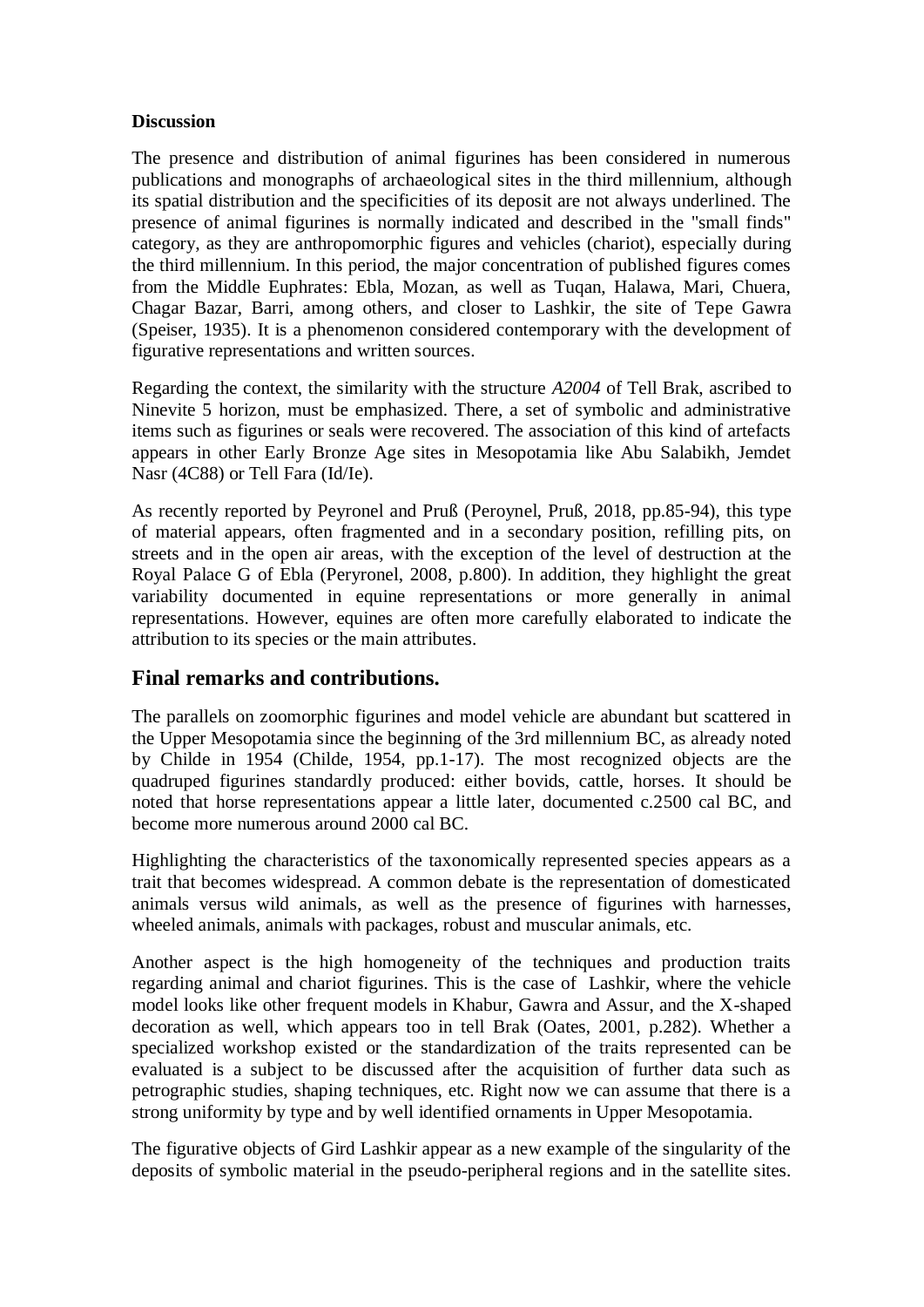This fact stands out from the domestic and religious sphere to move into the sphere of craftsmanship, as well as reinforces the presence of other singular elements such as moulds to produce metallic tools, usually absent in this type of context.

### **Bibliography**

Childe, V. G. 1954. The diffusion of wheeled vehicles, *Ethnographisch-archäelogische Foreschungen*, 2: 1-17.

Gómez, A., Bradosty, Z., Zebari, A.M., Ahmed, H., Cruells, W., Sisa, J.; Moya, A., Breu, A. et Molist, M.

2018. Gird Lashkir (Erbil): Preliminary data related to Ninevite V period: 2016 and 2017 fieldwork excavations *2nd International Scientific Conference Archaeology and Heritage of Erbil*: 331-345.

Grossman, K. 2014. Ninevite 5 Ceramics. *Arcane Interregional I: Ceramics*, Chapter: 4. Publisher: Brepols: 83-100.

Kopanias, K. et MacGinnis, J. (eds)

2016. *The Archaeology of the Kurdistan Region of Iraq and Adjacent Regions.* Oxford Archaeopress.

Molist, M., Gómez, A., Bradosty, Z., Anfruns, J., Cruells, W., Alcàntara, R., Arnaiz, R., Breu, A., Moya, A., Sisa, J., Zebari, A. Ahmed, H.

2018 *Proyecto Arqueológico en Gird Lashkir (Erbil, Kurdistan Iraq): resultado de las campañas de excavación 2015- 2016*. Informes y Trabajos, Ministerio de Educación, Cultura y Deporte.

Mallowan, M.

1933. The Prehistoric Sondage at Nineveh 1931-1932. *Annals of Archaeology and Antrhopology*, *20:* 127-177.

Oates, J.

2001. Equid figurines and Chariot Models. Nagar in the Third Millennium BC, Excavations at Tell Brak, 2, *British School of Archaeology in Iraq*, London: 279-293.

Peyronel, L.

2008. Making Images of Humans and Animals. The Clay Figurines from the Royal Palace G at Tell Mardikh-Ebra, Syrie, EB IVA, 2400-2300 BC). *Proceedings of the 5th International Congress on the Archaeology of the Ancient Near East, vol II*, Madrid: 787-805.

Peyronel, L. and Pruß, A.

2018. Animal Figurines. Lebeau, M. (ed.) *Arcane, Associated Regional Chronologies for the Ancient Near East and the Eastern Mediterranean. Interregional Vol. II, Artefacts*, Brepols: 85-106.

Pruß, A.